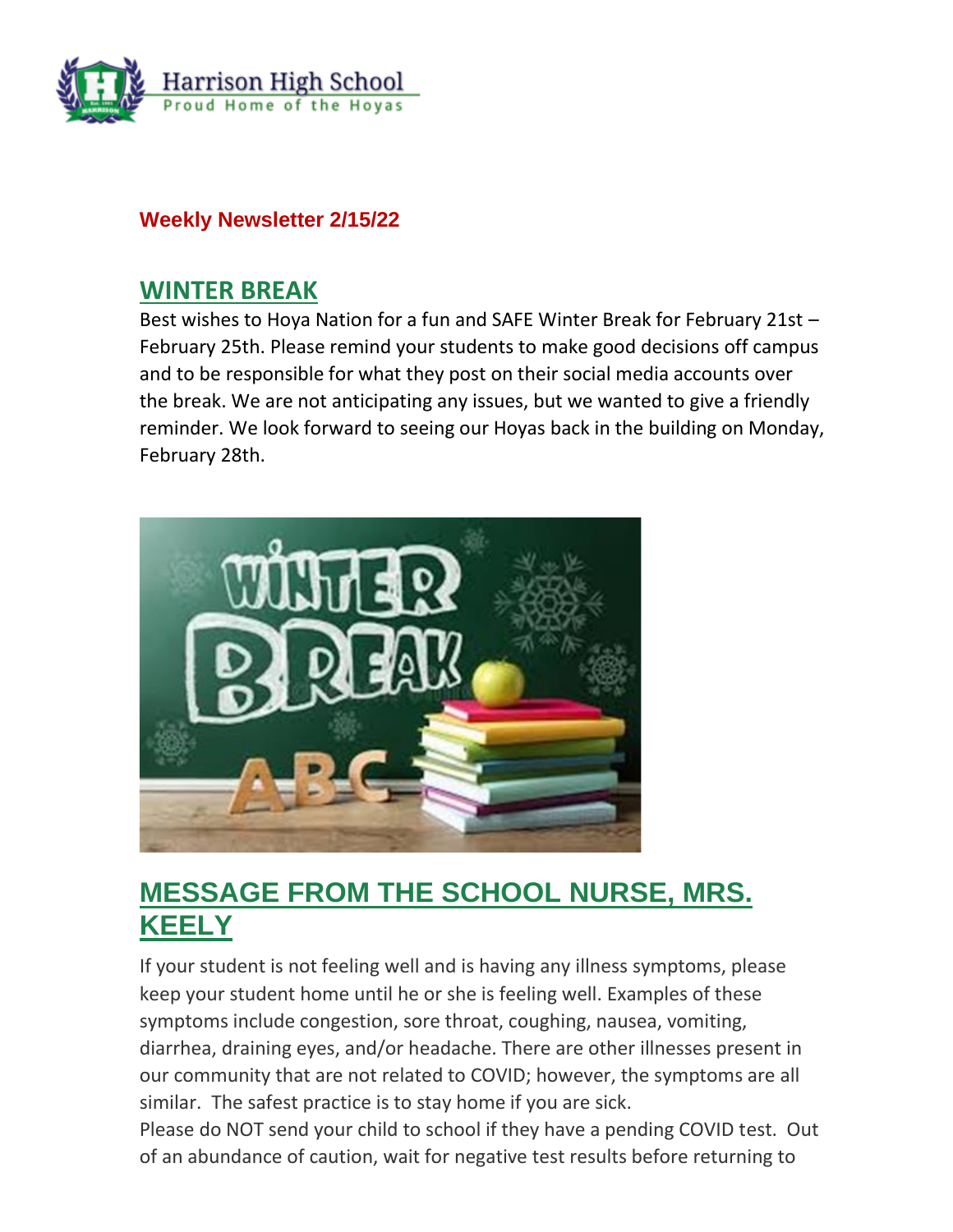school.

Please remind your student to continue to practice good hygiene habits, such as hand washing and using our school's hand sanitizer stations, as well as social distancing when possible. I encourage each student to keep a personal care pack in his or her backpack with items like Kleenex, band aids, a small bottle of hand sanitizer, extra masks, feminine hygiene products, snacks, water bottles, Clorox wipes for desk, etc… This will assist in keeping healthy students out of the clinic where they may be exposed to someone who is ill.

#### **COVID-19**

The District notified parents of changes in contact tracing protocols that were made late last week. We DO still need to know if your child tests positive for COVID-19. This is for attendance reporting, makeup work coordination, and required reports to the Department of Public Health. We remain responsible for monitoring and reporting positive cases in our building. Moving forward, we will continue to send notifications for positive cases in our building, though close contacts will not be specifically traced and notified. We will be sending notification to specific classes where a positive case was documented.

If you receive this letter, it serves as a reminder to watch for symptoms and be sure to keep your children home if they exhibit ANY symptoms that could be COVID-19.

If your child returns from quarantine and was positive for COVID-19, your child may come out of isolation after a minimum of 5 days, provided they have symptom improvement and have been fever-free for 24 hours, without the use of medication. Additionally, they must wear a mask at school for the next 5 days. Please be sure to send a mask with your student in this situation.

Close contacts of positive cases outside of school must quarantine per the guidance of DPH.

#### *[https://www.cdc.gov/media/releases/2021/s1227-isolation-quarantine](http://url503.cobbk12.org/ls/click?upn=oq5wnnHoD1NAxpT8rNAGXCLLhpNrxH6XiyzDAN4vgIFwAv6SHWvfAUrjGgolLLHZFoXqbg31It-2BtHManDDyx-2F0T3EAVqYgd-2BjLj7mZvZB8tmFeJaaSh5YcVv76eis8pzJYIc_W-2BfLYUoUwwI1tuGClKRhhPOSepcZIFoXnUIMjiA717kQ1i13BNQTwwJ9cl-2BWArXr6-2FDxoCbNFrRaplJKtN7fZ3CI1-2BfP0IOc1iCmImo8JsuCuSj2bHUiK-2BxLyEeTnbk5VH10kLCahJenea-2Bp3Vwg1upjW-2Fge8LC6eCGyC6KPm6-2BP1Ebc3eODkGQruKrmHe0gwc-2FB6M9PtWEt-2Bik50qNDbq-2FFdb9IcR2zJI3XYuKa2hc-2B-2B8Zpzot2PJ2dHt3Yiaa3YYqJQyODG-2BlbvhBDW7A0og-3D-3D)[guidance.html](http://url503.cobbk12.org/ls/click?upn=oq5wnnHoD1NAxpT8rNAGXCLLhpNrxH6XiyzDAN4vgIFwAv6SHWvfAUrjGgolLLHZFoXqbg31It-2BtHManDDyx-2F0T3EAVqYgd-2BjLj7mZvZB8tmFeJaaSh5YcVv76eis8pzJYIc_W-2BfLYUoUwwI1tuGClKRhhPOSepcZIFoXnUIMjiA717kQ1i13BNQTwwJ9cl-2BWArXr6-2FDxoCbNFrRaplJKtN7fZ3CI1-2BfP0IOc1iCmImo8JsuCuSj2bHUiK-2BxLyEeTnbk5VH10kLCahJenea-2Bp3Vwg1upjW-2Fge8LC6eCGyC6KPm6-2BP1Ebc3eODkGQruKrmHe0gwc-2FB6M9PtWEt-2Bik50qNDbq-2FFdb9IcR2zJI3XYuKa2hc-2B-2B8Zpzot2PJ2dHt3Yiaa3YYqJQyODG-2BlbvhBDW7A0og-3D-3D)***.**

If you have any questions, please contact our school nurse. Mrs. Keely can be reached at **[shannon.keely@cobbk12.org](mailto:shannon.keely@cobbk12.org)** or by calling 678.594-8104 x 020.

## **ELECTIVE REGISTRATION FOR THE 2022-2023 SCHOOL YEAR**

Elective Registration for the 2022-2023 School Year opens Friday, February 11th and runs through Friday, March 4th. Students will again register for electives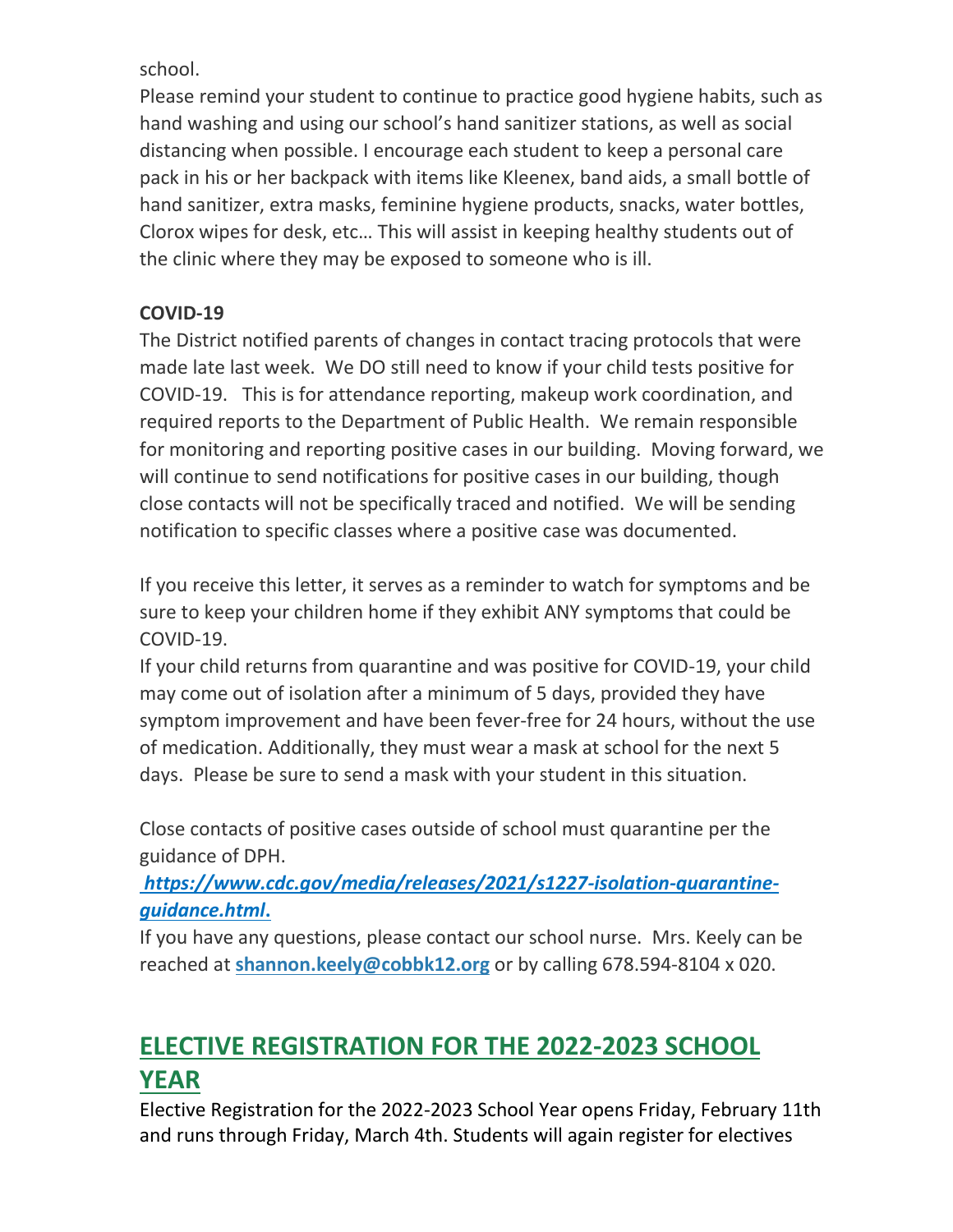through their StudentVUE accounts. Detailed registration information can be found by clicking on the links below.

**[Rising 9th Grade Registration Information](http://url503.cobbk12.org/ls/click?upn=G8An3K6JlHsR8QtKBFuzdogXPJqD3Uz2QqY8s2OfxygIJ0Q5sG00ehaPVu7NH26sZFj5jL03Vpb9f415qQXSZ5IaMApRnn-2FZvHQrv9mRYn6cIVSD2p-2B9B1YnIj2RXvsIIltSbI8AtJFjSq1nhiMNNVhorPTQAYL0wD0ESsNPTAr1wxuCnz6is-2F76AADUItD4cqTg_W-2BfLYUoUwwI1tuGClKRhhPOSepcZIFoXnUIMjiA717kQ1i13BNQTwwJ9cl-2BWArXr6-2FDxoCbNFrRaplJKtN7fZ3CI1-2BfP0IOc1iCmImo8JsuCuSj2bHUiK-2BxLyEeTnbk5jQNHV4q-2FkLwxh8DkhfFfYT8i36rnaywCWv7TkoSQResj7VofXQdlgubEf9RQq0cJf4gAw6xUIRtxkgpn2AQ58ZK6CP5zvJgZLEjz9XXRojss-2BLgs8g13iQ-2Fj5Jvn-2FZ0kioTcrbcVc3zmJH4K6Krmfw-3D-3D)**

**[Rising 10th Grade Registration Information](http://url503.cobbk12.org/ls/click?upn=G8An3K6JlHsR8QtKBFuzdogXPJqD3Uz2QqY8s2OfxygIJ0Q5sG00ehaPVu7NH26sZFj5jL03Vpb9f415qQXSZ5IaMApRnn-2FZvHQrv9mRYn6N4AYHDgxyyGerVecwGBlEfwGfxbgDY413dhuIVPpm1xpqxDtsbRczr-2F7D6O1Z3DtAHJrL28vRYQAX1kVjKZNXw5Du_W-2BfLYUoUwwI1tuGClKRhhPOSepcZIFoXnUIMjiA717kQ1i13BNQTwwJ9cl-2BWArXr6-2FDxoCbNFrRaplJKtN7fZ3CI1-2BfP0IOc1iCmImo8JsuCuSj2bHUiK-2BxLyEeTnbk5Vczp1CIX2aGYm2zXIiZmyANnbBFl82baVOECEocUxBmM4rroQuFfiqMqvcL1uvB7yLMPg4JI769Wywiy6bwJQ638jDp-2Frx-2FeneRCX-2F0SoWScwEkzdEgHfYwn-2FdYm6SQXtHXO46heXETPDcY0Scrh7Q-3D-3D)**

## **AP EXAM REGISTRATION**

Spring/Yearlong registration for AP exams is open and runs through Tuesday, March 1st. The registration portal will close at midnight on March 1st. Please pay attention to this important deadline. More information can be found **[here.](http://url503.cobbk12.org/ls/click?upn=oq5wnnHoD1NAxpT8rNAGXMR1eG7MJW44UQRvGTy3TspC5USH35kTcv6Huq2B0mRCpVzlOxvi8AwPc3mhaC6QZyj3SZ3fgofACCQFhvCijAc-3DmAeO_W-2BfLYUoUwwI1tuGClKRhhPOSepcZIFoXnUIMjiA717kQ1i13BNQTwwJ9cl-2BWArXr6-2FDxoCbNFrRaplJKtN7fZ3CI1-2BfP0IOc1iCmImo8JsuCuSj2bHUiK-2BxLyEeTnbk5EVuYyT9RWCsBtII2nWYTVrhCH50EeWMStTWDyI6zAS0Mu6g5Ig5dxTMUa9bfEMFF6J4JSkGfYD0mfIL4h2qLa-2FWnpWauNo-2F7akydhiazoD1PKhHza-2BUgugrmlnURiT-2BIFiflbVuR2oDb8lPbfURDJQ-3D-3D)**



## **AP BOOT CAMP**

We will be offering an AP boot camp this year to get out students ready for AP exams. Students, please register by clicking on the QR code in the flyer below.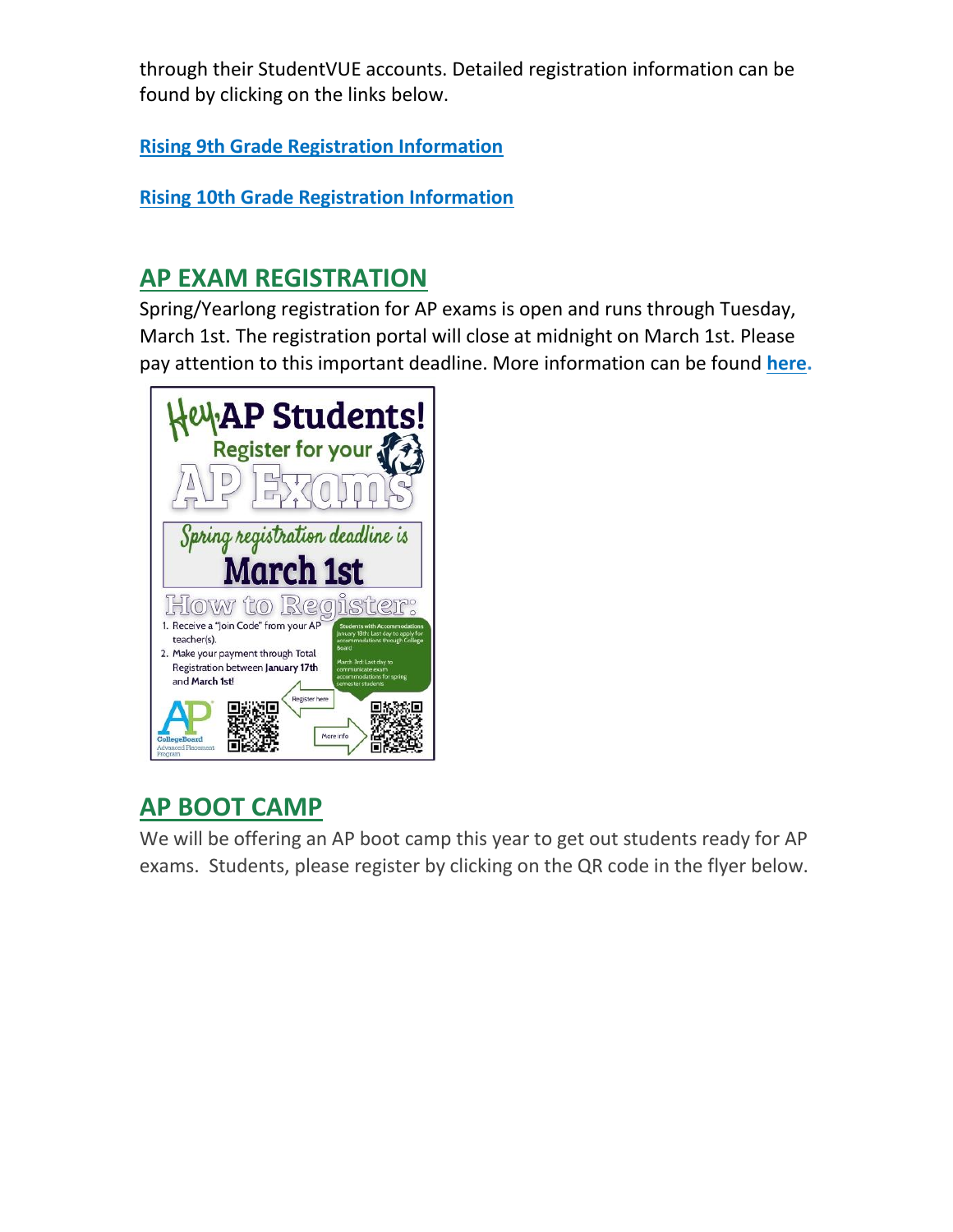

## **UPCOMING TESTING DATES**

Please review the below schedule for upcoming testing for this semester. You can also visit our website by clicking **[here](http://url503.cobbk12.org/ls/click?upn=lifxRKNE4qaF4JWLXkbAsjh7ycX9GyI4V6qRbFFivNpp-2B3syQ-2BF1CRoHOrZqfnEtQcfUXEzQ4WYketaNTGV348SK885HARn4hFsQPUpzXyljIvqhTOrFZNMTWBYGN8YGTbsVq49WmIKH0Y0l0i5WIA-3D-3DZybH_W-2BfLYUoUwwI1tuGClKRhhPOSepcZIFoXnUIMjiA717kQ1i13BNQTwwJ9cl-2BWArXr6-2FDxoCbNFrRaplJKtN7fZ3CI1-2BfP0IOc1iCmImo8JsuCuSj2bHUiK-2BxLyEeTnbk570q9AYnmQWy7Mof15oCnP1IeBs5KA-2FjyV6vpBvNJaLBcBUBjEWaHQAsjij0at5gnNjtuIkkZnFMnSBWJnWNj5eMSTuP3ExL62HtWEZb-2Fqnog1HC9ReSsFzBjSecNojIeDYpOL-2FeDoiT3S56ueRs2CA-3D-3D)** for updated information on testing.



## **HOYA BLOCK NEWS**

If you would like to make a change to your Hoya Block please visit the Main Office, Learning Commons, Counseling Office, and the Attendance Office to submit a change request form. Please contact **[mandy.sitten@cobbk12.org](mailto:mandy.sitten@cobbk12.org)** if you have questions.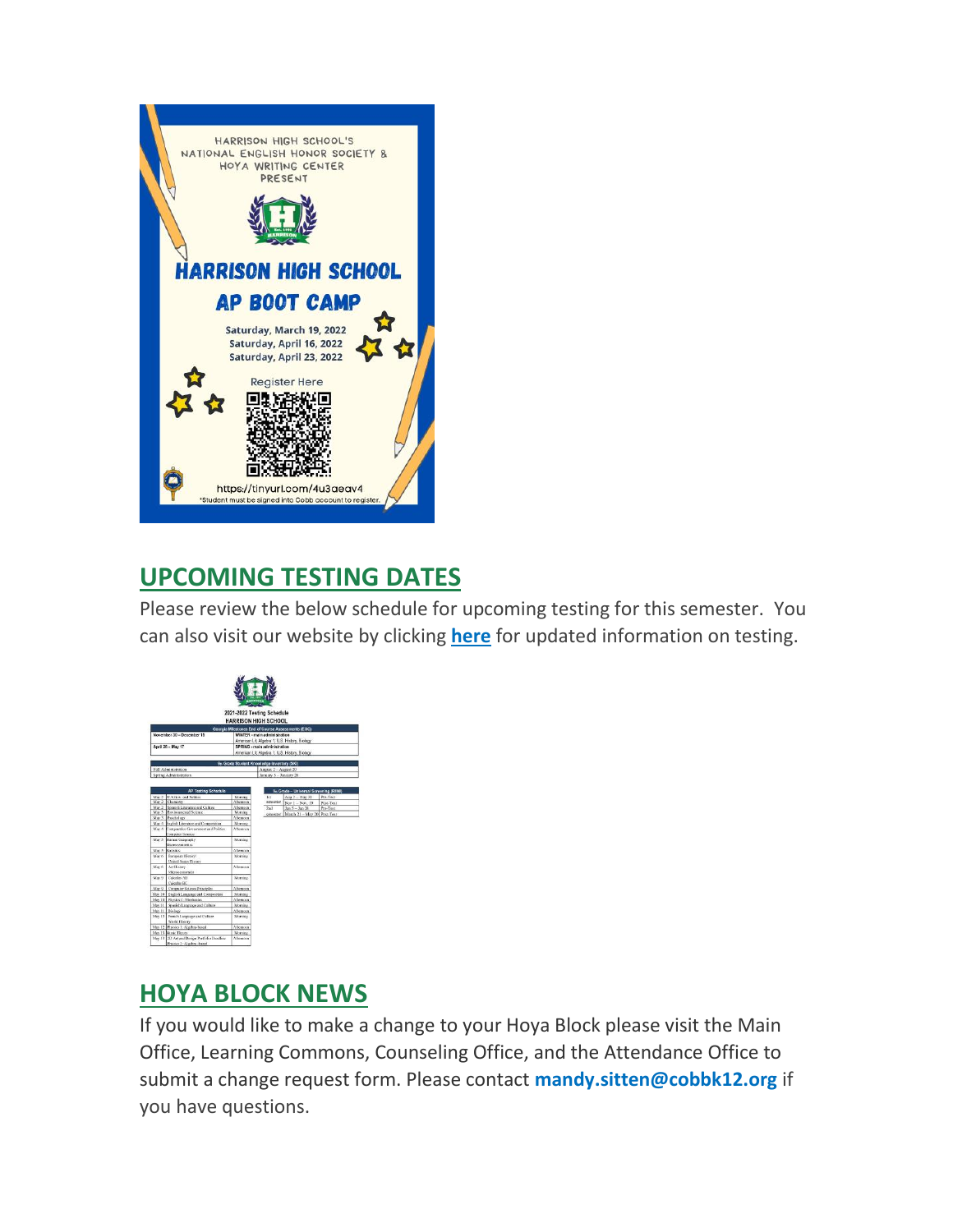## **SENIOR NEWS**

#### **CAP AND GOWN PICK UP**

Cap & Gown Pick-up for the Class of 2022 will be held in the lobby of the PAC during all lunches on March 3, 2022.

Dual enrollment and virtual students who are not on campus during 3rd block may pick up their cap & gown from 10-11:30 am on March 3rd (lobby of PAC). These seniors should park by the PAC and enter through the PAC lobby doors.



## **PROM**

We are looking forward to hosting our juniors and seniors for this year's prom at Fernbank Museum on Saturday, March 12th! It's going to be a spectacular night! Ticket sales will occur through MyPaymentsPlus from 2/8/22-3/8/22. The cost for each guest is \$75, which includes admission to the venue, drinks and desserts, a DJ, photobooth, and more!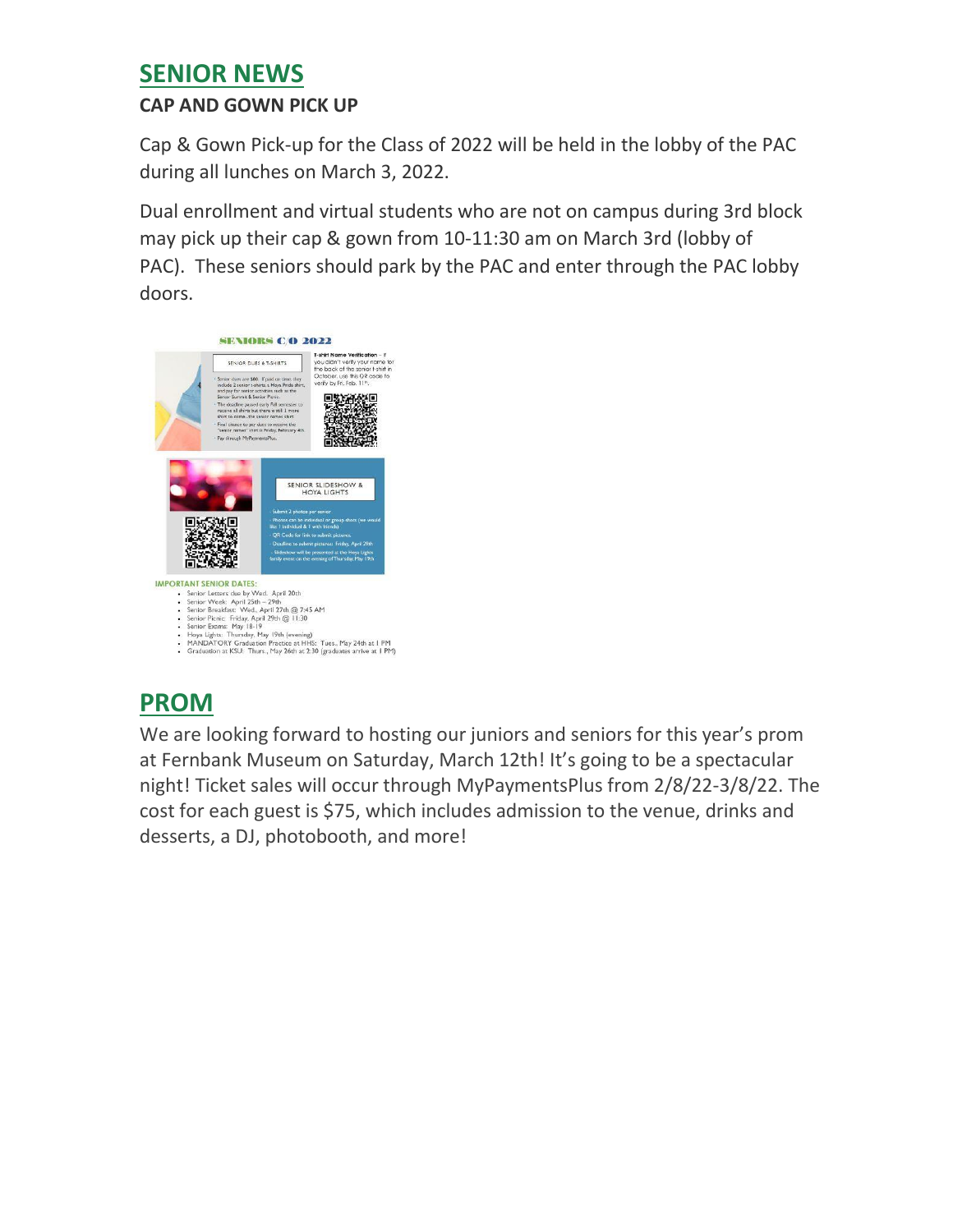

# **CCSD LAPTOPS**

We are so happy that most of our students have received and are using their county-issued laptops. Thank you, parents, for opting in, and students for bringing your fully charged laptops to school daily.

You can help protect your laptop by either using the county-issued carrying case or another suitable protective case. Carrying your laptop without a case leads to potentially increased damage to the laptop. Unfortunately, computer parts are subject to supply chain issues as well, and a broken laptop may take some time to fix. We don't have loaner laptops available, so please be proactive.

We suggest keeping your charging cords at home. This prevents loss, damage, or even theft. Charge your computer fully every night, and you won't need a charging cord at school.

Students, please do your part to take care of this amazing resource that the county has provided by taking the extra time to protect your laptop.

## **MESSAGE FROM PTSA – MOE'S TACO NIGHT**

Let us help you with dinner on Thursday! Order your Moe's Taco Meal kits for Thurs. Feb. 17th pick up in the bus port from 4:30 to 5:30 pm. The link to order is **[https://form.jotform.com/220303356611140](http://url503.cobbk12.org/ls/click?upn=Q-2BKaVIKfS2AqG1NntRWXIqe3VLrAF6HtQZXW1Eop37-2BHD1-2FJeBI8RcsNCzxppcBz0DlAzN5HVHa4jFBsYhEq-2FZNl82MRFgpidW-2BDvebkdPlxL4GAkz-2BomuqR3TfAd9sWaxBy4M7gjqOnOxWJml1Q-2F7q3utqC7MrcE3iKImEejS5kDJyTt1tkTfoHYkfIw-2BPtr0W9JFV19NOhB6CAMANpzkM4BZ1VZi-2FVXMYC7HpphcDj7ceYVMrtmpvx4CLoLad29WSGJP06NI3h0xZ6ILZXNZ6-2FLc4DjHFuKQ3NzTF3j4jhCkRr4JvsExrkL0kc1cexyIpanvavd1Tf7vih3bOJY9M3BxxRLTBsSLXFLv6hAPiyfeSywIu-2BB63nfMlgxmfrPGeGQc6Fd5FcequcY5Ojm3Ghsv6KLV-2Fc-2FuWEnqLKqYRq-2BBtoHCJLUD4GHhyVEIKstg-2F9SX0Sw4cxuvY7iPvSmPE76rnipUWjByuHMs7pDykShPNuxG-2FGVOuYBpE2dRg3iIKegGkVeu8RQJKRRnfy-2B3A0A49TP4KhhHNdb-2FTBH-2BY-3D2dOu_W-2BfLYUoUwwI1tuGClKRhhPOSepcZIFoXnUIMjiA717kQ1i13BNQTwwJ9cl-2BWArXr6-2FDxoCbNFrRaplJKtN7fZ3CI1-2BfP0IOc1iCmImo8JsuCuSj2bHUiK-2BxLyEeTnbk5oMr7anauQSk-2FTKmAISz2F-2BTonzgoooKNkMxvohJAHYbwa-2B9sOcbwC5yk1yhdNXH1vqx88FBCYLiMNRvqajevvoY83m8AYv6Gf-2FXZ87Zv1NHD4shbTpTOi8q0uzo8RaPHM2un3Ts037pc5sKBAfzGmg-3D-3D)** Thank you for helping us support Teacher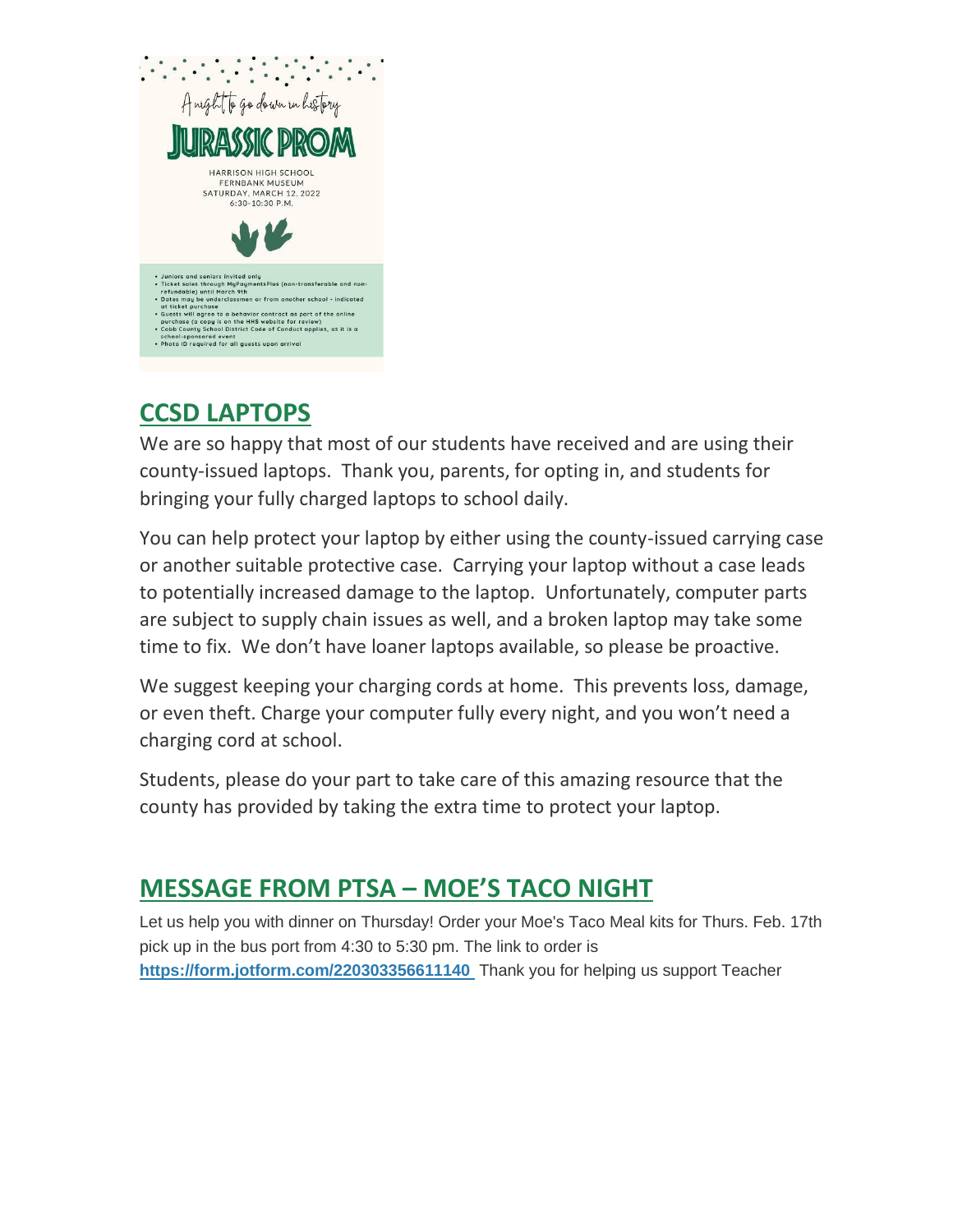#### Grants!



**Taco Night for Teacher Grants!** 

Take the night off and don't cook dinner on February 17th! Preorder and pickup a Moe's Taco Meal Kit to help the Harrison HS PTSA support Teacher Grants.

Taco Meal kits will feed 4-6 people and include White Meat Chicken, Ground Beef, Black Beans, Rice, Shredded Cheese, Shredded Lettuce, Sour Cream<br>Pico, Salsa, Queso, Chips, 12 Flour Tortillas. The kits are \$37.09 with tax included.

#### Order deadline is Wednesday, Feb. 16th at 4:00 pm

Pick up is Feb. 17th from 4:30 - 5:30 pm in the Harrison Bus Port. Please use the link below or QR Code to place your order and mark your calendars for pick up on Feb. 17th.

https://form.jotform.com/220303356611140



## **PTSA NEWS!**

Congratulations Reflections winners moving onto the State level: Logan Weir, Photography Avery Jesionowski, Dance Choreography Kaci White, Visual Arts

These student projects won at the Council level of the Reflections. They will be moving on to the State level. Good Luck!

It is Senior Scholarship time!!! If you are a current Hoya Senior and would like to apply for one of our PTSA scholarships. Please follow the link below. You must be a PTSA member – if you need to join please use the link at **[harrisonptsa.org](http://url503.cobbk12.org/ls/click?upn=Q-2BKaVIKfS2AqG1NntRWXIqe3VLrAF6HtQZXW1Eop37-2BHD1-2FJeBI8RcsNCzxppcBzh97LFtBFPh4Lp4eCV5tRTGMs0m439tWj1z9kZ5OYGDpM-2FZeYe-2BgNbkbuF1VwC3ryc5GuiViRLa0Zx745U07PfHpbS8a-2BQ46q-2FBFarvs380sZb5gqRPbdYrSIegvzVdr-2FUjmZIFXuC3-2BX0Pxa7mCrLBcoBFTDAYQrXyvzHtJXPWMiOOy-2B9mn2CoLCBnLco23TNLXEmYKgS-2F7q9OITYjaPUBhraHopomjLhASE-2BLv3cxhqNkBrw1XheihqRU4gANvSWY56jZEF6sARQ-2B6FYDq4R85Yr-2FrnkGz3zUC5ABLWWWfz0dtp4wB1jJCwEe9fY9uHPLNmMnJ1VegwSetFEPmgKr-2BkkzXt8oOwCebWqBvg3Y8CvrOAsZpUmg2oYLfOcwJZqywLIdN0rm2uhoHiuFb9i7LyvS2wKXdEbTz0sFOD4yW4WJHxYArKFtQRV7k1gpsUxMxHmreHYKcUDLxbfaZ3rmRSki-2BQivxn-2F2UGhEhh8-2Fs-3DeynX_W-2BfLYUoUwwI1tuGClKRhhPOSepcZIFoXnUIMjiA717kQ1i13BNQTwwJ9cl-2BWArXr6-2FDxoCbNFrRaplJKtN7fZ3CI1-2BfP0IOc1iCmImo8JsuCuSj2bHUiK-2BxLyEeTnbk54KbagtOOZPWGR7I48h-2BBmbL5KleKsb1onW2bYqll2OCf-2B7p729Yk-2Fcv1clhNAkApjblBBpoxua-2FcD98Pro7xqGfAVjNJh5k6m-2BlSCOFle8Nb5cYjbE0mbt8dMMVQbtgKQuYhUgKIkWzLaLE3oL63Tg-3D-3D)**

**[HHS PTSA 2022 Senior Scholarship Application](http://url503.cobbk12.org/ls/click?upn=Q-2BKaVIKfS2AqG1NntRWXIqe3VLrAF6HtQZXW1Eop37-2BHD1-2FJeBI8RcsNCzxppcBz0DlAzN5HVHa4jFBsYhEq-2FataWMFyA44fuo7sslpVwUgLZt-2FFvLGf0pjaeU4Lk7Q5mUygfxoM0MAuUNxiXv8e3P8jWeOoaoLR4MxXjdrZLinZ9iUsI63yKKq5rofRAQBhhctYWNXQ-2F10Z2Ta5szG-2BFo4xT3kTMYUI41FkeoObRWQ7mQFrDraE6btyqL68HrAok-2BhjvCXHaWicogxCBejyoNclawAojIjRxdw7FlB8gqPaBH0EDbUaUrJLve2ZTvOZ-2FgzPHzbY1OEE3i15sMtO3dnsm9luGcGHuVMVHEJUsRXAB0LoZG-2B8NM6ba9S4FrF2aNd1FfO7GYldTtrm-2B0SX0tF4I6mGH54GtK2T4SpTKZBkdSv3rkiB7xT86BIWwhpndty0sDhUN-2FzQwTnRMwMS8o7NNRpCGQptZnBxM-2FqSVhoRe11f9k0S6zPqdPIKwSQCQQ66iBMB3-2BhW1AZfoRflOd9-2FkOwSl62ViTLgqto9MVjb4Dtdtkva9hmVRDmxu87EWTgkNbs0nrC0qh4F4JmDh-2FJvonE2pxOYBuUMr7Pc8hBJ21XgJSaXEDWa5lBfLuSDP1VpbpUKSQVq-2F668LtXDQ-2BidYLVVwv20gZQzO4eem8c-3D7jlx_W-2BfLYUoUwwI1tuGClKRhhPOSepcZIFoXnUIMjiA717kQ1i13BNQTwwJ9cl-2BWArXr6-2FDxoCbNFrRaplJKtN7fZ3CI1-2BfP0IOc1iCmImo8JsuCuSj2bHUiK-2BxLyEeTnbk53p1Bpak4FWkM1V5A2rynpSp6ULUYUO8X5OoTI7Ofqdy3g4kj-2BHHy7TVIXcUSDVfoGiITMV-2BtkdZAfJP7jm-2B-2FB-2F3uPI-2FF-2Fwq6N7yl6ZpEPYnJYRBjjnbZKazhiRH6Wp3042vrhT9Vg1JP7O4oT3vjIg-3D-3D)**

**[JoAnn Taylor TMC 2022 Senior Scholarship Application](http://url503.cobbk12.org/ls/click?upn=Q-2BKaVIKfS2AqG1NntRWXIqe3VLrAF6HtQZXW1Eop37-2BHD1-2FJeBI8RcsNCzxppcBz0DlAzN5HVHa4jFBsYhEq-2FataWMFyA44fuo7sslpVwUgLZt-2FFvLGf0pjaeU4Lk7Q5mUygfxoM0MAuUNxiXv8e3Ev3vC8qOh82JK0-2B6CtkWSTQZmjLABLEk5gS-2BNMlsLrqwIME-2F62SGxAKFYIoVXg23oLOCj6-2FGOMkIVZRBTbwZZCWgjl-2FZjHNeLJuVuek4h2ZimL-2BCzjRvRIfOp7kOkJyyQFXlxaSBDSKTNM1SZXYI6X-2FfXGoARo3LfifNYrvbr8-2FlFqwF-2BbBYTxp4SDn2FD0bYVpGyJ-2Bg3jU8-2BYV24aQ-2FnPzGBRNa85FoFOaEjTj5YR8rDyNSllGiqAiTXPwrSJ3ETfouv0-2F9K98XrSKdTRRuzop1IXilBnmPhaaAQKFNKlWjts9T6-2FtyL-2FX3WNW7kHBtQbdMtFMBzG95WJ-2FcRuI5u58T5e7l40-2FKcIPcLI-2BdVTvR7UwhS7wTxuESFTqalgCNqtVvG-2BhG1uq3EtWf6oKVKKNIFloajTBRsC2ohGKsJhyLBa2AWrucr2uKmhTwhSyO-2BJ1o3LHy-2B8WQ00oIDV7byQ41mEx045hD-2FNrGaVeBBkeU3SS_W-2BfLYUoUwwI1tuGClKRhhPOSepcZIFoXnUIMjiA717kQ1i13BNQTwwJ9cl-2BWArXr6-2FDxoCbNFrRaplJKtN7fZ3CI1-2BfP0IOc1iCmImo8JsuCuSj2bHUiK-2BxLyEeTnbk5lwsd5LqBHgDGuMqz1bCwqPTWhR-2Bvx5SH62BzLWctRyDPjoldPiLSehi0yCoETIb-2FP1I0Zi4uNRks5KIqzMJp36Kty3Yv-2F1BtX04h16vVFGfcsr2Zow2uN7T-2FQCXtfSaA05vs3rCHzY9FPy7H9ysaXQ-3D-3D)**

## **CAFETERIA NEWS**

Please check the Food and Nutrition Services website frequently for updated information on Paying for Meals, Menus, Allergy & Special Nutrition Needs, Wellness Information, and Employment Opportunities.

**[https://www.cobbk12.org/foodservices/page/45098/paying-for-meals](http://url503.cobbk12.org/ls/click?upn=oq5wnnHoD1NAxpT8rNAGXIgEcF6cFUXUYIe-2B8AO3LVyx4t4OJsNWVhu0iEI2j90fBOcAAqhr4f3pHktzPZuYg83p0mcu7zlRbWoKDhAG9jg-3D_NZU_W-2BfLYUoUwwI1tuGClKRhhPOSepcZIFoXnUIMjiA717kQ1i13BNQTwwJ9cl-2BWArXr6-2FDxoCbNFrRaplJKtN7fZ3CI1-2BfP0IOc1iCmImo8JsuCuSj2bHUiK-2BxLyEeTnbk5xEtgzm1V0Jn-2FJ-2BCp49pNFFHfz7BMpRthGXJY5Kxv-2BFPebSzxtMwALNaev5iYhdvNgpiSMj6jCo-2Fpb0Cu-2B6VXeQbecESNa54WdsfgtDaZ534bdyDrmfg9Cqn4bk1moWpbt34gMQAPO8yl8eyBV-2BqLzQ-3D-3D)**

## **HOYA NEWS**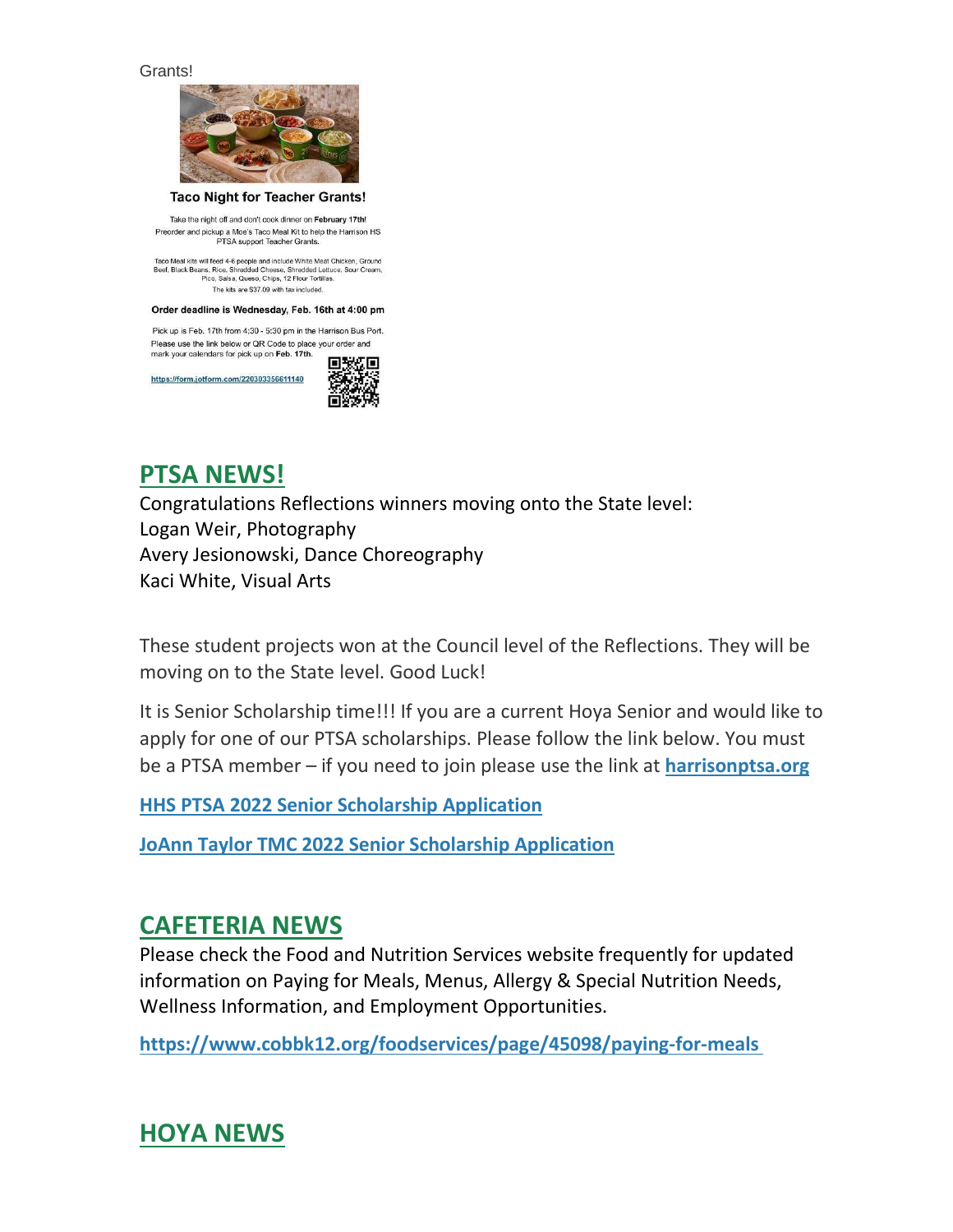#### **BLACK HISTORY MONTH**

February 1st marked the first day of Black History Month. President Gerald Ford officially recognized February as Black History Month in 1976, asking all Americans to "seize the opportunity to honor the too-often neglected accomplishments of Black Americans in every area of endeavor throughout our history." We are reminded not only this month but at all times to reflect and appreciate the contributions that African American people have made to better this great nation and the world around it and to inspire movements to change. Our African American Leadership Club has created a Black History Month gallery on our main hallway, organized spirit days, provided morning announcements about influential African Americans, and planned an assembly. Thank you to this group for their leadership!



#### **TEACHER OF THE MONTH**

Congratulations to our awesome Teacher of the Month, Ms. Walsh! Thank you for all you do! Well-deserved recognition!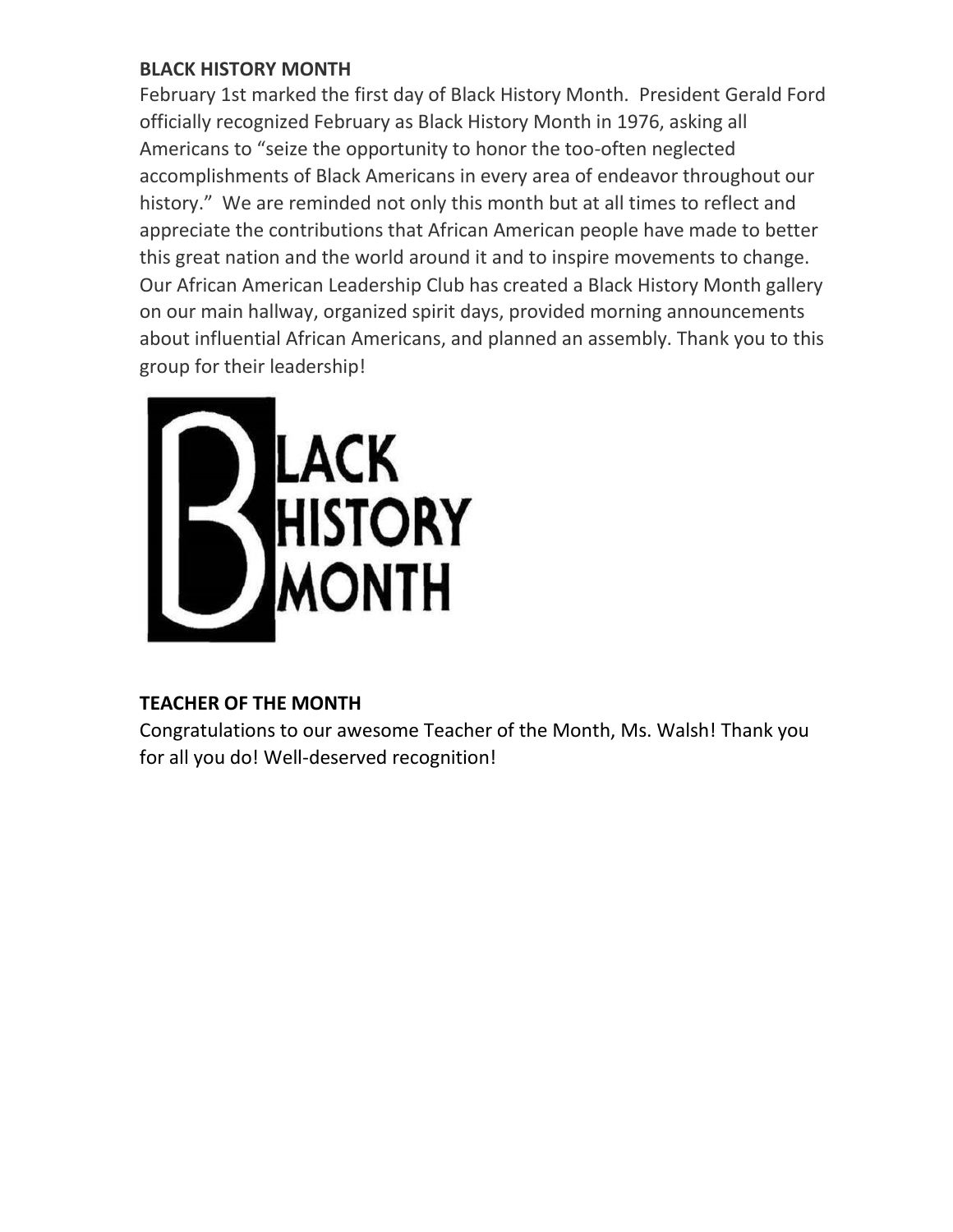

#### **STAFF MEMBER OF THE MONTH**

Congratulations to our wonderful Staff Member of the Month, Mr. Reyes! Thank you for all you do! Well-deserved recognition!



#### **ROCK SOLID AWARD**

Each month we award faculty members that go above and beyond to help Harrison be a great place to be. Please help us in thanking Ms. Olson, Mr. Gibson, and Mr. Compton for being ROCK SOLID!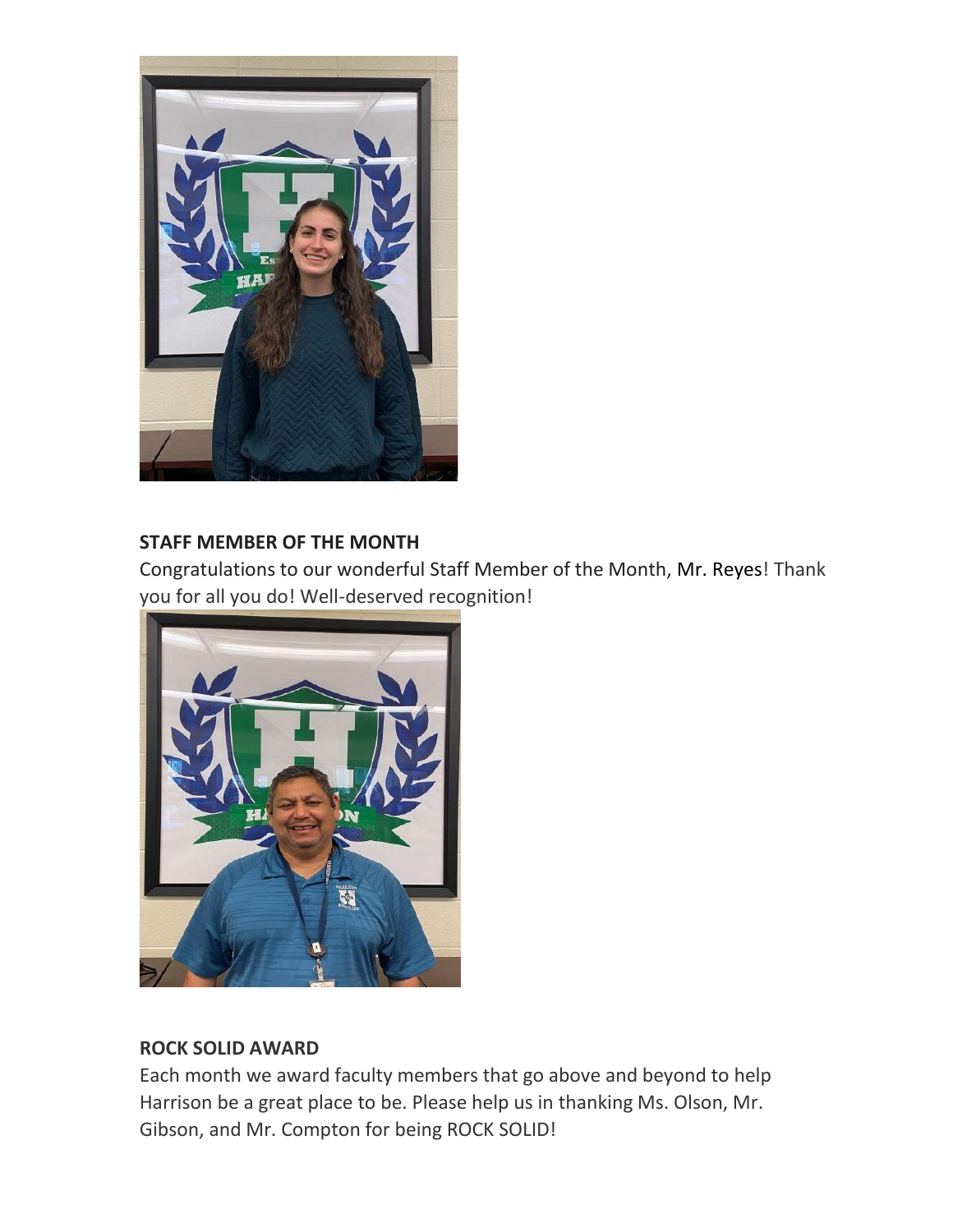

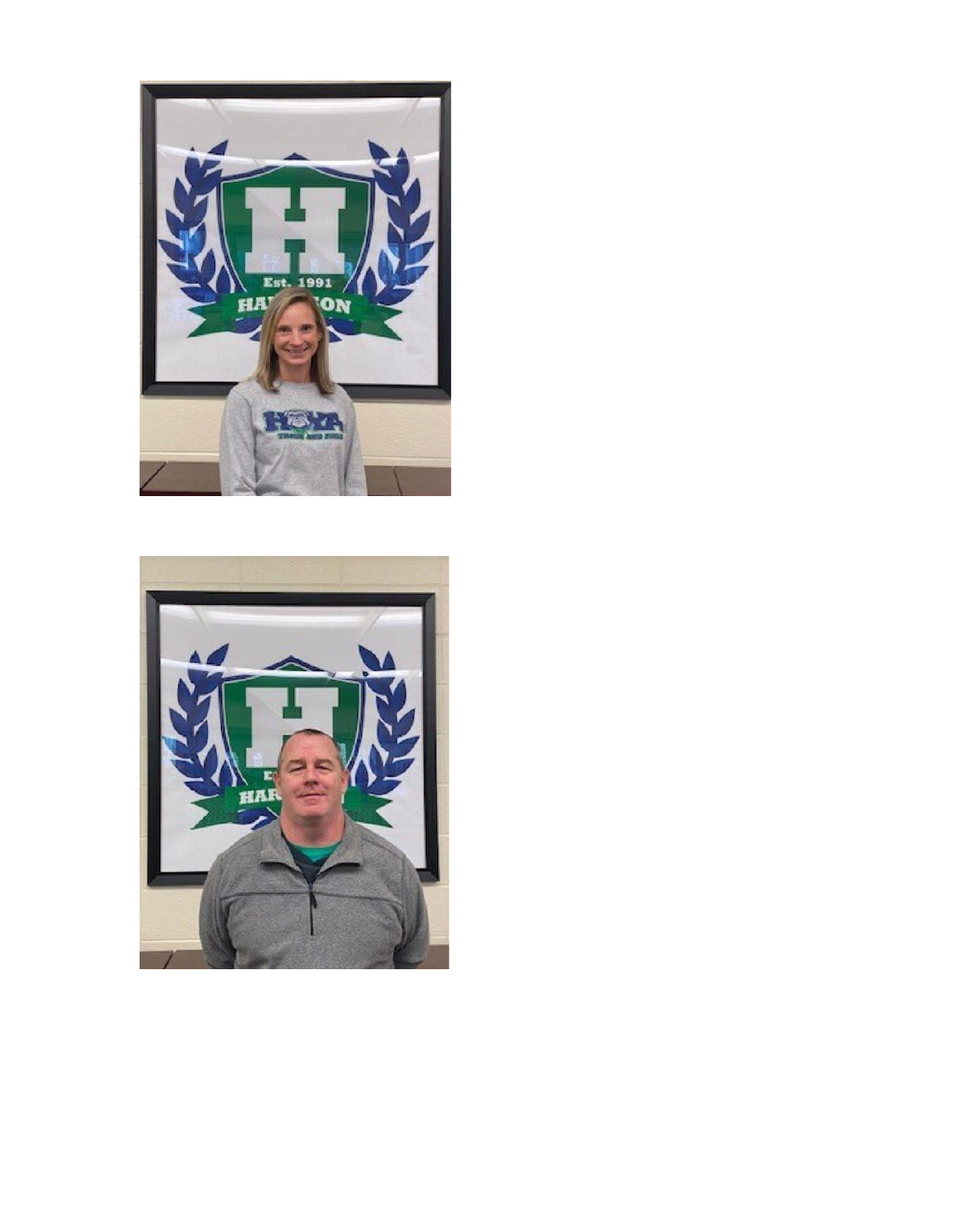

#### **COUNSELING NEWS COUNSELING CALENDAR**

Please check the Counseling Calendar frequently for important dates, including Virtual Parent and Student Q&A sessions, Virtual College Visit information, and much more! Click here, **[Harrison Counseling Calendar,](http://url503.cobbk12.org/ls/click?upn=G8An3K6JlHsR8QtKBFuzdoB1znjZkDc3Km2Sgf1PHVodwV6VgRMiwQQL-2F79BHEQra7DV94YM-2Fu3jRroQrZebB0ICbAiiTSOxf2VOsZ9D5nW8n4m8qqkXdxeSO2hlSA3UyvfMGWbP-2BL0z6gmtleFIjXJmfcH41EVFv2oCj87cm6rZyB8XpGoYTeMfqHO-2FL19z_0w1_W-2BfLYUoUwwI1tuGClKRhhPOSepcZIFoXnUIMjiA717kQ1i13BNQTwwJ9cl-2BWArXr6-2FDxoCbNFrRaplJKtN7fZ3CI1-2BfP0IOc1iCmImo8JsuCuSj2bHUiK-2BxLyEeTnbk5q3ErhxWnwaGNVv4aaWqVdZXQlq1oU-2FXBysDQ-2B3mGEX3SqmeXmLW8j1wgazSvbQjFrOdHP6SaS2Y068EBw2KafFS7RdY-2FjJwfMVPKWmFMC-2BgmuM5WQHbum8OK8nsAuIaNthxo8B-2FH1R-2BSXoT7mFSIqg-3D-3D)** or go to the Counseling page on **[www.harrisonhigh.org](http://url503.cobbk12.org/ls/click?upn=oq5wnnHoD1NAxpT8rNAGXO9pgQjsMrFEdSeXOUfDN1SmFc2KsGzpApGt0h4W-2BnTi3qOMFT0pAhpU4g9jzi2oghIA-2BD5qxCmArcny4yPncCY-3D7_ii_W-2BfLYUoUwwI1tuGClKRhhPOSepcZIFoXnUIMjiA717kQ1i13BNQTwwJ9cl-2BWArXr6-2FDxoCbNFrRaplJKtN7fZ3CI1-2BfP0IOc1iCmImo8JsuCuSj2bHUiK-2BxLyEeTnbk5uaBwtrd8ORVOT-2B59ipvPSNYhgNk3GJVqEX-2BZPaJp6zrjDej4a5CD3a2bf-2FQ9YCDVK8yfgMEv687isjq-2FkSSkMuOh6lM1LStF2ZzJOjiGxouydgPIhEbC-2B-2BsyHqvg-2BM8cIkBnAmuzxYqipFtQE6kToA-3D-3D)**.

#### **VIRTUAL COLLEGE VISITS**

We have several Virtual College Visits set up for our Harrison Students. Please check these out here: **[Harrison Virtual College Visits](http://url503.cobbk12.org/ls/click?upn=G8An3K6JlHsR8QtKBFuzdogXPJqD3Uz2QqY8s2OfxygfiXPa-2BLVg3oKWlcUFgjTffPxwSarE77p-2FOfJTl3QvbpgPiFEQheAZA772IpRJMifiqQmDkS-2BKBGjOIoKGjM7QQDhTGARgZvMYUugThyMfc1u3H422O6jO2zhAvrxBFglXp3F6gpegHyc5A3y-2BtXoarMbtV-2FDS2nSwRHJx513wzw-3D-3DucgO_W-2BfLYUoUwwI1tuGClKRhhPOSepcZIFoXnUIMjiA717kQ1i13BNQTwwJ9cl-2BWArXr6-2FDxoCbNFrRaplJKtN7fZ3CI1-2BfP0IOc1iCmImo8JsuCuSj2bHUiK-2BxLyEeTnbk5cpIOjCN2guYa1WVAsufy-2BrwKZoXbWBGXN8cZemrYtNhdodIpy3cKT0fGYy21NbnHKLf9Sb7zXsP0XaM62XDltwSnxjf3DXDc8dcDoMIcbrWvWj2JepftaB-2BtdjKqVG650ewcShnbYEQlyErX1K6gLA-3D-3D)** and on the Counseling Website.



**CLASS NEWSLETTERS**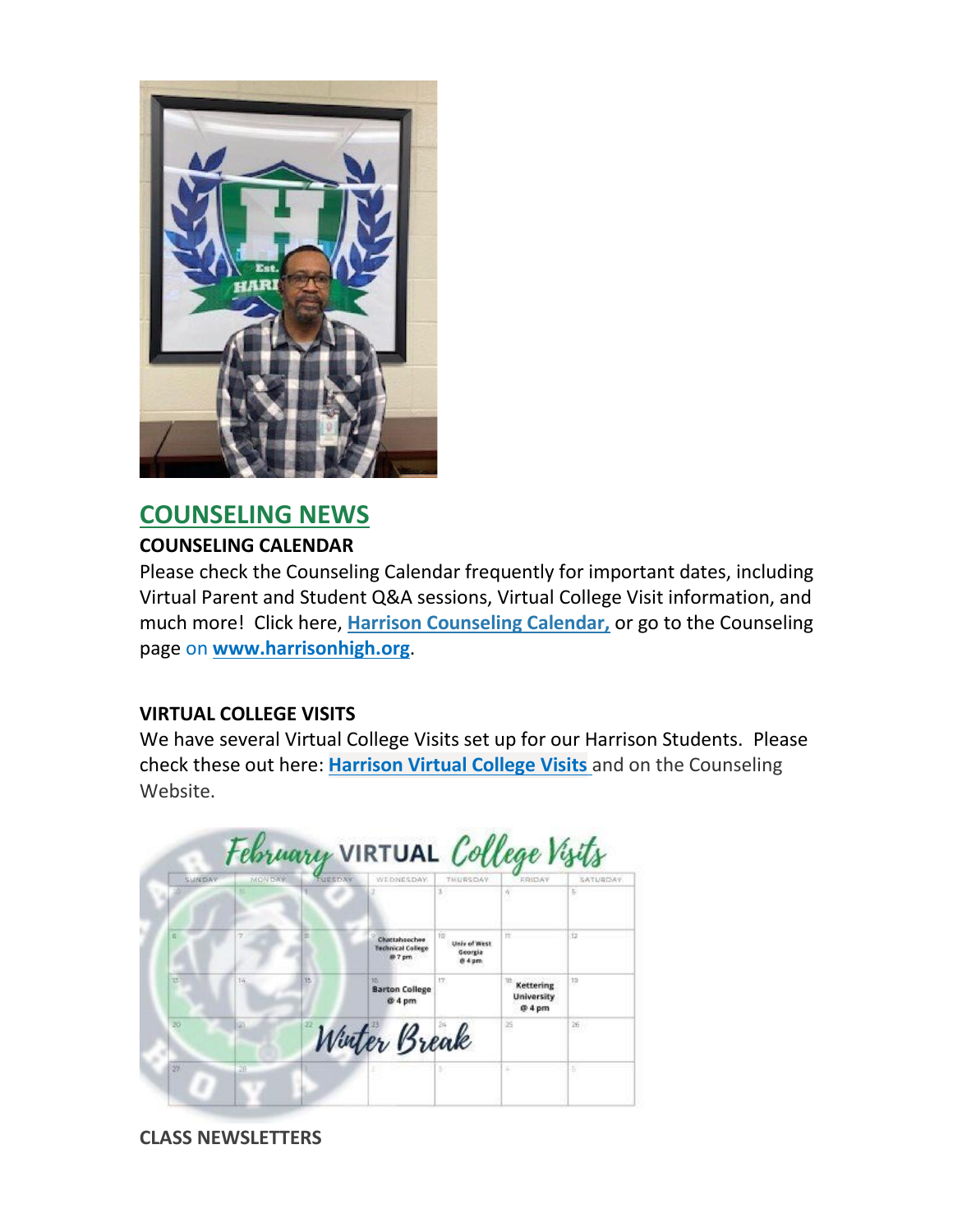Beginning the first week in February, class newsletters will be sent to all students and parents through CTLS, and you will no longer need to register. Please make sure your email is correct in StudentVUE/ParentVUE to make sure you receive the monthly newsletter. February class newsletters can be viewed using the links below:

- **[Freshman Class of 2025](http://url503.cobbk12.org/ls/click?upn=HU5K2q0Fz5ADTGboxPzOzV-2FXL0qE7BYVJk79MoYchrZ53ajsb0iX9IXF6-2FxrILWBti7st-2FroAwljtjbpONXWGw69u03pEAn8dN7Hjv2pBPE-3DaN1j_W-2BfLYUoUwwI1tuGClKRhhPOSepcZIFoXnUIMjiA717kQ1i13BNQTwwJ9cl-2BWArXr6-2FDxoCbNFrRaplJKtN7fZ3CI1-2BfP0IOc1iCmImo8JsuCuSj2bHUiK-2BxLyEeTnbk515yRgZ-2FzICia1BDERzToXZh-2FB1FdojuKswfB5DL10aRDdvh0yR5v5lAqNN3fso4yMCeht1jY-2Bqr80rIhPU7IhJAz4RzzAqDrkq6OVdlsD-2BrEpbkG-2BTvT59ebzljHjyWtnow2Hi5Gf-2Bo-2FYhB8QDeIkw-3D-3D)**
- **[Sophomore Class of 2024](http://url503.cobbk12.org/ls/click?upn=HU5K2q0Fz5ADTGboxPzOzV-2FXL0qE7BYVJk79MoYchrb7GCnaJoKJoPPSn-2BAmTIlHXWAJ3F2sT2upOSxQf1Ihb2GDuOBY8g-2FXu7qfR-2Fqp-2F3KW1nkfNSosf0nsg9BC0rm899eX_W-2BfLYUoUwwI1tuGClKRhhPOSepcZIFoXnUIMjiA717kQ1i13BNQTwwJ9cl-2BWArXr6-2FDxoCbNFrRaplJKtN7fZ3CI1-2BfP0IOc1iCmImo8JsuCuSj2bHUiK-2BxLyEeTnbk5MKSPOHrdA7MAcSgBpA2mOQVrzFE7R3ccLVz97o2blOfM-2B4ILZmAorawitJ3lIJ5sP3pAUCoR-2BAZMuChhfkAgat7bKfmbUHDHdE9XDKqwMV8XauXZE2Ez-2Bnrsjt4YwZBZtN-2B9C2JJVxxznNr4uS5ghg-3D-3D)**
- **[Junior Class of 2023](http://url503.cobbk12.org/ls/click?upn=HU5K2q0Fz5ADTGboxPzOzV-2FXL0qE7BYVJk79MoYchrbR-2FBxZKrcAByjx2OlGWgpB-2BKS8aHW4sqUIorB96oXr4NyfMrfXAsJWrojBFZVbfrMaQn4-2BWM1Cavfi22ibd7dIYtaJ_W-2BfLYUoUwwI1tuGClKRhhPOSepcZIFoXnUIMjiA717kQ1i13BNQTwwJ9cl-2BWArXr6-2FDxoCbNFrRaplJKtN7fZ3CI1-2BfP0IOc1iCmImo8JsuCuSj2bHUiK-2BxLyEeTnbk5o5kWsV6DLs0C92CV9eBUxiC1mJRZmwI7vE11kyE4Yc4XgWXO4AynDLs-2FhfCK-2BFybUpfuAxxTBT3-2FOaGbIgZhqAyB-2Fq-2B0pVmA-2FWOkxsXkO6bbfQwLfNw3hNBNQnd7yplyW-2BgoZzk3qXsyegXeqtB4nQ-3D-3D)**
- **[Senior Class of 2022](http://url503.cobbk12.org/ls/click?upn=HU5K2q0Fz5ADTGboxPzOzV-2FXL0qE7BYVJk79MoYchrZznAj5f3GXrgc7toFDpjjTBa1tX-2BzKpChLQbzOvYboPcS1sApZpDsfGCKlJ9lYn58nv915Nw9p835y8oEzCKpn7ox2_W-2BfLYUoUwwI1tuGClKRhhPOSepcZIFoXnUIMjiA717kQ1i13BNQTwwJ9cl-2BWArXr6-2FDxoCbNFrRaplJKtN7fZ3CI1-2BfP0IOc1iCmImo8JsuCuSj2bHUiK-2BxLyEeTnbk5YMY-2Fs-2B-2FoSf-2B4e4WxBCf4GuONRzaI6QO1Z-2F2gXAWFCCa-2BAzgzWloREmUtWBOXbR7rea7RYaEIIqqg3CjbBddcj-2By1lPbAJ1A1VfbgqxyGWN9e-2Fovesh3sWwIvC-2BKWmf0a1kNPtGPBfdmfxO7XkVf21A-3D-3D)**

#### **HOYA BLOCK COLLEGE VISIT OPPORTUNITIES**

We have invited some of the top colleges that our Hoyas attend after graduation for a face-to-face visit during select Hoya Block days in March and April. These are small group presentations with a representative from each school and space is limited. Please see the flyer below for information on how your student can sign up.



#### **APPLEROUTH SAT PREP CLASS AT HARRISON**

Applerouth is offering Harrison students a SAT prep class. It features 20 hours of group tutoring and 3 mock tests. The classes will be on Thursdays from 3:45 pm to 6:15 pm, March 5th – May 5th and the cost is \$400. Click **[here](http://url503.cobbk12.org/ls/click?upn=HU5K2q0Fz5ADTGboxPzOzV-2FXL0qE7BYVJk79MoYchrY9b-2BNQRspjTEWsf5LWg2rbwmWqWHPh-2FQOPocmCsCWX0Kt5tMIQqoTKxGvabQILy7U-3DPdKj_W-2BfLYUoUwwI1tuGClKRhhPOSepcZIFoXnUIMjiA717kQ1i13BNQTwwJ9cl-2BWArXr6-2FDxoCbNFrRaplJKtN7fZ3CI1-2BfP0IOc1iCmImo8JsuCuSj2bHUiK-2BxLyEeTnbk5CsCG0XaV8v6fI80TcKa89NDBlu6oj05ib6qqTO1MzUVjhffOsOqVdg3nf3EYEUOeIy0gVHKdg8MUm2LrOD45vOf-2BLIT6mKH7KoTAsQ2sRFeKd0CyUV61ynQmnYivFkO8oq33XQsQMuAR4Txd8mF-2BDA-3D-3D)** to view the flyer with more information or register **[here](http://url503.cobbk12.org/ls/click?upn=oq5wnnHoD1NAxpT8rNAGXLw-2FETaD7B57rXxVPUpGpUDmUD0Hx-2Fif2I-2FeSeRTIrFULTVBLM2WGew0r6oVz2mO9w-3D-3D3UpW_W-2BfLYUoUwwI1tuGClKRhhPOSepcZIFoXnUIMjiA717kQ1i13BNQTwwJ9cl-2BWArXr6-2FDxoCbNFrRaplJKtN7fZ3CI1-2BfP0IOc1iCmImo8JsuCuSj2bHUiK-2BxLyEeTnbk5LWHUnWztnWE1Z-2BfAnLmjgxU4NZEthSDjBz4PxXXZiKS-2FdnIF7ax08-2FdF6WBQ2hv7jNFqIjWdESGCMCsw4twuMMF0xKYMn-2FyIm-2B7Jjsvq6FbcB7rOvZdkSA-2FyzGijGO1-2BFebS3fazhOqKfu9QoyWDAQ-3D-3D)**. The registration deadline is March 1st.

#### **APPLEROUTH SAT/ACT OPPORTUNITY – FREE TEST WEEKEND**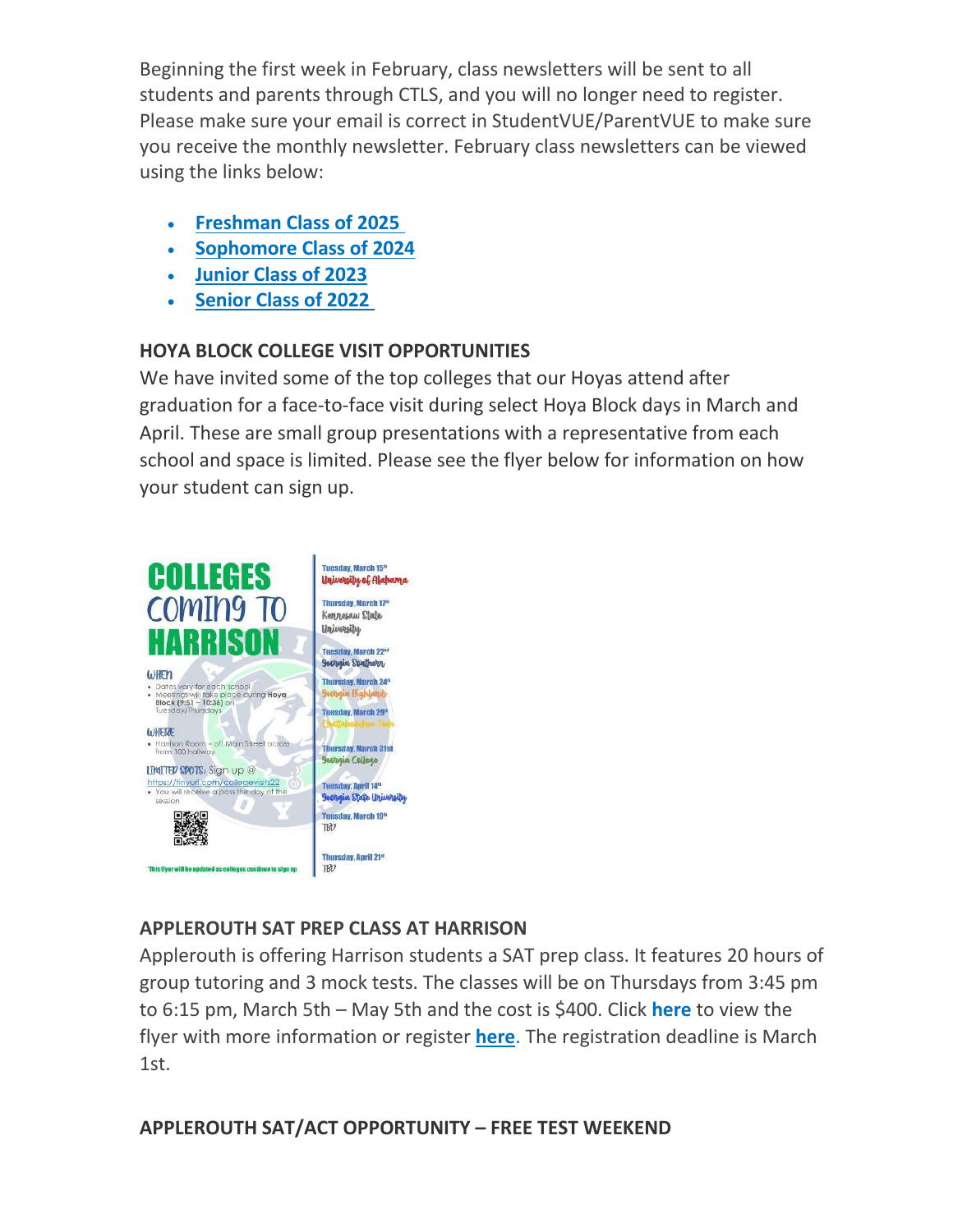Applerouth's Free SAT/ACT Practice Test Weekend has everything students need to get started on their best score: proctored SAT and ACT practice tests; study sessions to learn proven strategies; detailed score reports; and a custom study plan. Events run throughout February and the testing weekend is February 26th and 27th. For more information and to sign up, please visit: **[www.applerouth.com/starthere.](http://url503.cobbk12.org/ls/click?upn=w1gdoDmrpuqo5Pl2RhLapMQO-2FFw83aMP4YtGvZ2-2BolljvnMGuGwHy-2BohWlotZ8dqgJhW_W-2BfLYUoUwwI1tuGClKRhhPOSepcZIFoXnUIMjiA717kQ1i13BNQTwwJ9cl-2BWArXr6-2FDxoCbNFrRaplJKtN7fZ3CI1-2BfP0IOc1iCmImo8JsuCuSj2bHUiK-2BxLyEeTnbk5gP-2BmsZUUUNQdNUj1GmGmsOO9cJ29MXFsltwBN8LQl6wSKl4hTG7ZpIMhL5ZftOle0U5kKnJBnx2YLyCKTjo-2B6H-2Bz-2BpUe7WGlLDyu2JzSV-2F66zZQlnFF1GHUgg5EveudCOBqrcoErJYOXE0Hae6dyjA-3D-3D)**

#### **PTSA SCHOLARSHIPS**

See below or click **[here](http://url503.cobbk12.org/ls/click?upn=HU5K2q0Fz5ADTGboxPzOzV-2FXL0qE7BYVJk79MoYchrYNeVjNsd15TITjkWV7hwsN4TrlnN-2B4AvVJ9qUaV9IjTcV0wXOV6nJJ2UpxPKbMkLp8nmgm-2F4HKPdHvn2LiE-2Fzi1gVE_W-2BfLYUoUwwI1tuGClKRhhPOSepcZIFoXnUIMjiA717kQ1i13BNQTwwJ9cl-2BWArXr6-2FDxoCbNFrRaplJKtN7fZ3CI1-2BfP0IOc1iCmImo8JsuCuSj2bHUiK-2BxLyEeTnbk5nN8Jmsy6BC0DOCaabyi7lft4lJv1rS0l1jbyZ9-2BLpokLKOfdtxcgEUXcMBRhGSkaAxEoq3g9ipD2eD7-2FghTVsCc8b4BV8f4CFcA86KeoehLg6yyegAGJNWgMCAIXrjl76oRgKQSTRy04T67Tom7igA-3D-3D)** to learn more about this year's PTSA scholarship opportunities available for seniors.

#### **PSAT WEBINAR**

Join us on March 8th at 6:30 pm for a webinar discussing PSAT scores and what they mean. See the flyer below for more information and click **[here](http://url503.cobbk12.org/ls/click?upn=oq5wnnHoD1NAxpT8rNAGXLw-2FETaD7B57rXxVPUpGpUABXqqzHFTFlAkZhhQcHBlgJniuaN4qTrFAWiWWVPm6cw-3D-3Dua3p_W-2BfLYUoUwwI1tuGClKRhhPOSepcZIFoXnUIMjiA717kQ1i13BNQTwwJ9cl-2BWArXr6-2FDxoCbNFrRaplJKtN7fZ3CI1-2BfP0IOc1iCmImo8JsuCuSj2bHUiK-2BxLyEeTnbk5bL0RayRreD4mOyYjavGFi3EB4JgV0rpYcHQ1DIEMuB4dq1sZsUzBOh0tS9-2Fsn-2BE3Jm3wP4dF5zKhh4Jhku28KE3QnqZL7icfJA-2BMN9hCBu-2FZ4Z6Ozch21nVu7yNfTnDAcD3I9smDc8Cr8dHwhRacSg-3D-3D)** to register.

# **Your PSAT Scores are Back:** Now What?

You have your PSAT scores, let's talk about what they mean and how to plan your testing timeline. We will discuss the main differences between the SAT and ACT. We will help you decide which test is a better fit, when to take them, how much to prepare for them. and more.

#### **PSAT Webinar** When: March 8 Time: 6:30 pm Register Online:



https://www.applerouth.com/signup/? scheduleid-491902 OR

Register online at: https://www.applerouth.com/calendar/ Use event code: M491902

After you register, you will receive a Zoom link for the meeting

#### **SCHOLARSHIP OPPORTUNITIES**

Are you looking for scholarships? Click **[here](http://url503.cobbk12.org/ls/click?upn=lifxRKNE4qaF4JWLXkbAsjh7ycX9GyI4V6qRbFFivNpp-2B3syQ-2BF1CRoHOrZqfnEtQcfUXEzQ4WYketaNTGV3408V8zS1UaS9Mdiay1YDYqUko-2F7m3YIEbQY7FNUfHqgboWCU-2FMo4nH5Qc0ll4-2Ba3ag-3D-3DSQuF_W-2BfLYUoUwwI1tuGClKRhhPOSepcZIFoXnUIMjiA717kQ1i13BNQTwwJ9cl-2BWArXr6-2FDxoCbNFrRaplJKtN7fZ3CI1-2BfP0IOc1iCmImo8JsuCuSj2bHUiK-2BxLyEeTnbk5y-2BJqh4VHbGyw6GQgpEgpncc2gyN1rgMJXDlhx-2FzA8-2F5OWuZt82lYDVVm6FPKkrtkxZ1wR4dKHSl0SpWQQNUO5kuXW7PNlym8kvVTTeviiMyb2j9tWkm-2BvzswxHjRddiadqBexh4NgHJ7xaRwzM2dhg-3D-3D)** to access the Scholarship Bulletin or visit the Counseling Department's Website.

#### **COBB SCHOOLS FOUNDATION SCHOLARSHIPS**

Cobb Schools Foundation has announced its 2022 scholarship opportunities. Click **[here](http://url503.cobbk12.org/ls/click?upn=HU5K2q0Fz5ADTGboxPzOzV-2FXL0qE7BYVJk79MoYchrZ-2Ff-2FOdLvmkCHlDRa-2FCfR6GepNJjwsIv88e3tF9oGpulEhReEsKb-2B1hUFN2zj3kSymz22WtzalPFI4Qcc1cUyvSUFF3_W-2BfLYUoUwwI1tuGClKRhhPOSepcZIFoXnUIMjiA717kQ1i13BNQTwwJ9cl-2BWArXr6-2FDxoCbNFrRaplJKtN7fZ3CI1-2BfP0IOc1iCmImo8JsuCuSj2bHUiK-2BxLyEeTnbk5hnTwom4ayIWxqSSuyaziHTsi-2FIbsuHbhAlEaOcfz1zyg3fTRIxLAJxItH5C47rplX5FicNzHaPx-2BYlyhFDtZzEaQTEnYSIdjoXpg6wMt5x5LOe503si-2FAAs0Ded7hmdIxds9e2B8Ur3HWhb0OgKOqw-3D-3D)** to learn more.

#### **"PATHWAY TO COLLEGE" PRESENTED BY THE LATIN AMERICAN ASSOCIATION**

The Latin American Association is presenting a five part virtual series, "Pathway to College." **[Register](http://url503.cobbk12.org/ls/click?upn=TBkRdx4xQkNw4NvLrlJQns26mjwG08b3WUmKa9eq-2Bke-2BaBFBkUBrhszVvShaXs4wEhSyEOmyIU8N-2FJc-2FxlHTWHaZ4Fd35FpU99aRy509zxlPMZnBp5f1sA6C4JCcsZAu4j9y7l23W2EHPHnRDuCWBA-3D-3DMVmn_W-2BfLYUoUwwI1tuGClKRhhPOSepcZIFoXnUIMjiA717kQ1i13BNQTwwJ9cl-2BWArXr6-2FDxoCbNFrRaplJKtN7fZ3CI1-2BfP0IOc1iCmImo8JsuCuSj2bHUiK-2BxLyEeTnbk5QqGKOlwl5hS0UsZyUA0rBlfrc3IX2Y9M-2FRjXauA1jmtQQNzBH2jlD7RvnmltNuUAfSunzSS76CPyNoB7PkPlonBqhjZ1ggXjkxiY70oY2v9IaQ2QdQG39gij-2FS56acifqmdSIJXuhJDw5ndmMJR4Dg-3D-3D) here** or learn more by viewing the flyer **[here](http://url503.cobbk12.org/ls/click?upn=HU5K2q0Fz5ADTGboxPzOzV-2FXL0qE7BYVJk79MoYchraMNHWGo8uf9oJH4XKQ2agGbcLtrVKVuuGvW6RwEu5RdczxTw6OXNIvUGOyvS-2BdcBmSXnpux52EED4ren7eEurcqVu3_W-2BfLYUoUwwI1tuGClKRhhPOSepcZIFoXnUIMjiA717kQ1i13BNQTwwJ9cl-2BWArXr6-2FDxoCbNFrRaplJKtN7fZ3CI1-2BfP0IOc1iCmImo8JsuCuSj2bHUiK-2BxLyEeTnbk5Li-2FWIID9Xky8pliNvM-2FBpzYI-2B1W5DJVs4FF0tEW-2BnwXkZj2sVBWWIL0CU-2Fytjd09wDCSru2aYWveF1C874iqHfHV4a9RZvBfcfVZDgdK1L-2Fx6lvoVX-2BOaVB9M74yJ6vFMZILBa-2FjeVO2G-2BTo2-2BCvNA-3D-3D)**.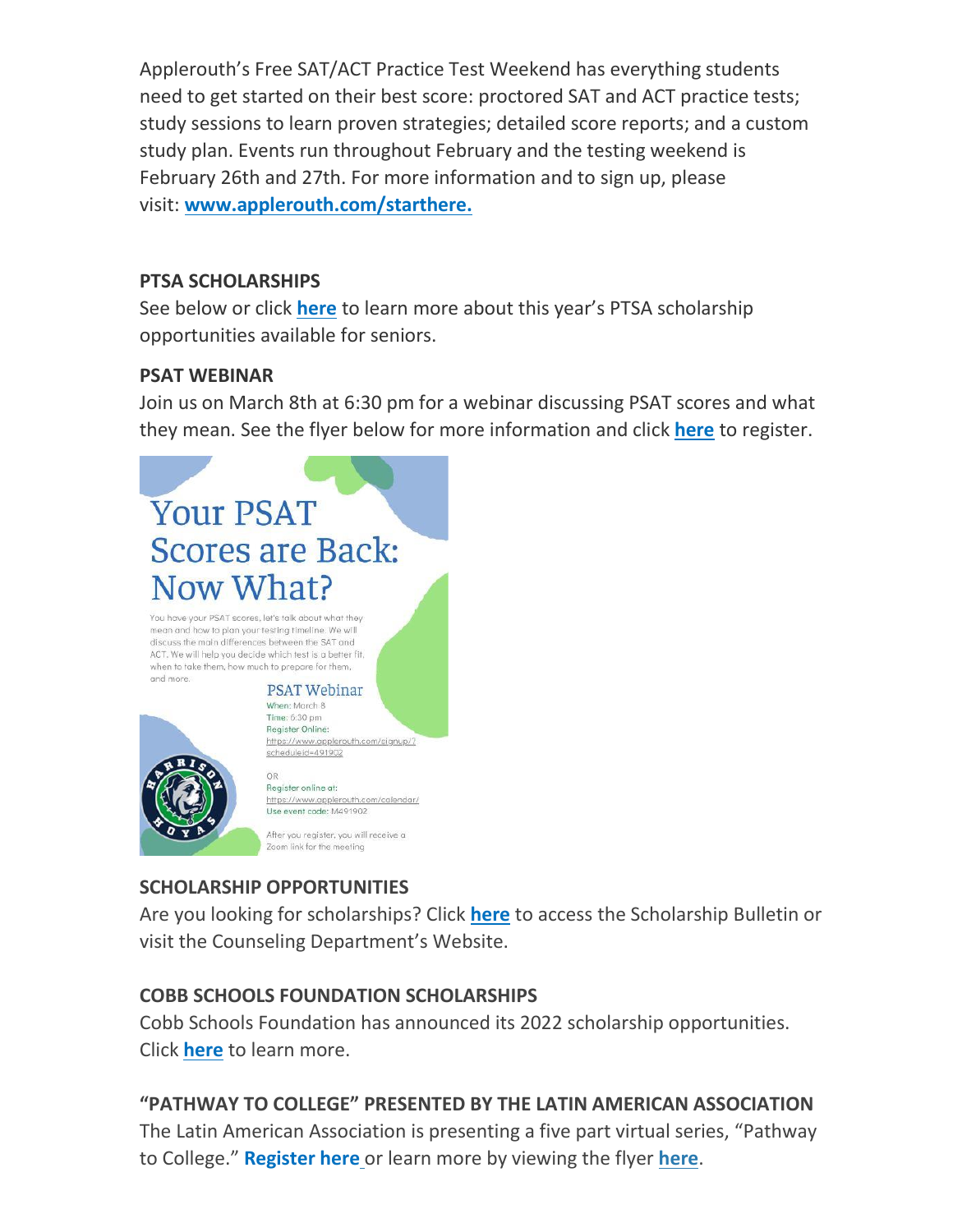#### **9TH GRADE PARENT NIGHT**

Parents of current 9th grade students are invited to join us for 9th Grade Parent Night on February 15th at 6:00 p.m. in the Performing Arts Center. Topics covered will include graduation requirements, your child's Individual Graduation Plan, college and other post-secondary options, and a Q&A.



#### **WORK PERMIT**

Please click **[here](http://url503.cobbk12.org/ls/click?upn=HU5K2q0Fz5ADTGboxPzOzV-2FXL0qE7BYVJk79MoYchragV5467tisWoPAB9agzSUHDsbqBYccGjiUhV-2FDTHAbpfQ3tb3XltUDiEnSOWDrZrU-3D1NSK_W-2BfLYUoUwwI1tuGClKRhhPOSepcZIFoXnUIMjiA717kQ1i13BNQTwwJ9cl-2BWArXr6-2FDxoCbNFrRaplJKtN7fZ3CI1-2BfP0IOc1iCmImo8JsuCuSj2bHUiK-2BxLyEeTnbk55CjspVPIsH7WZBsm-2FHNqcfyqiKmqygs8RVFO11YPGIVGi7-2BlKaKtTC8-2FMzquLAtAFd-2F6C72lvKz3t-2FmCY7AwePRLr9ZygfeeW3dSKrVtOP23depZHb6LlVQ2qUFQsQS4VfFieJQM-2BZlaMfKoo4qPTA-3D-3D)** for directions for obtaining work permits for students under age 16.

## **SPORTS**

Congratulations to the following athletic programs for their recent wins and strong performances:

- The Girls Basketball team for their 66-38 win over Walton on Tuesday, February 8th and another big win over Marietta HS, 55-43 on Friday, February 11th. They continue strong with a 15-game win streak and are ranked 5th in the State as they head into Region play this week at Hillgrove. Congratulations to Coach Terry Kemp for being named Region Coach of the Year and Anna Gernatt is the Region Player of the Year. Alisha Foster was named to the 1st Team All-Region and Emily Acampora was named to the 2nd Team All -Region team. Congrats to the Lady Hoyas for a great regular season and good luck in Region and States!!
- The Boys Basketball team with a big 44-42 win over Walton HS on Tuesday, February 8th and another win over Marietta HS, 60-51 on Friday, February 11th. They head into Region play this week at Hillgrove. Congratulations to Coach David Brock being named Region Coach of the Year. Congratulations to Avery Marshall for being named to the 1st Team All-Region team and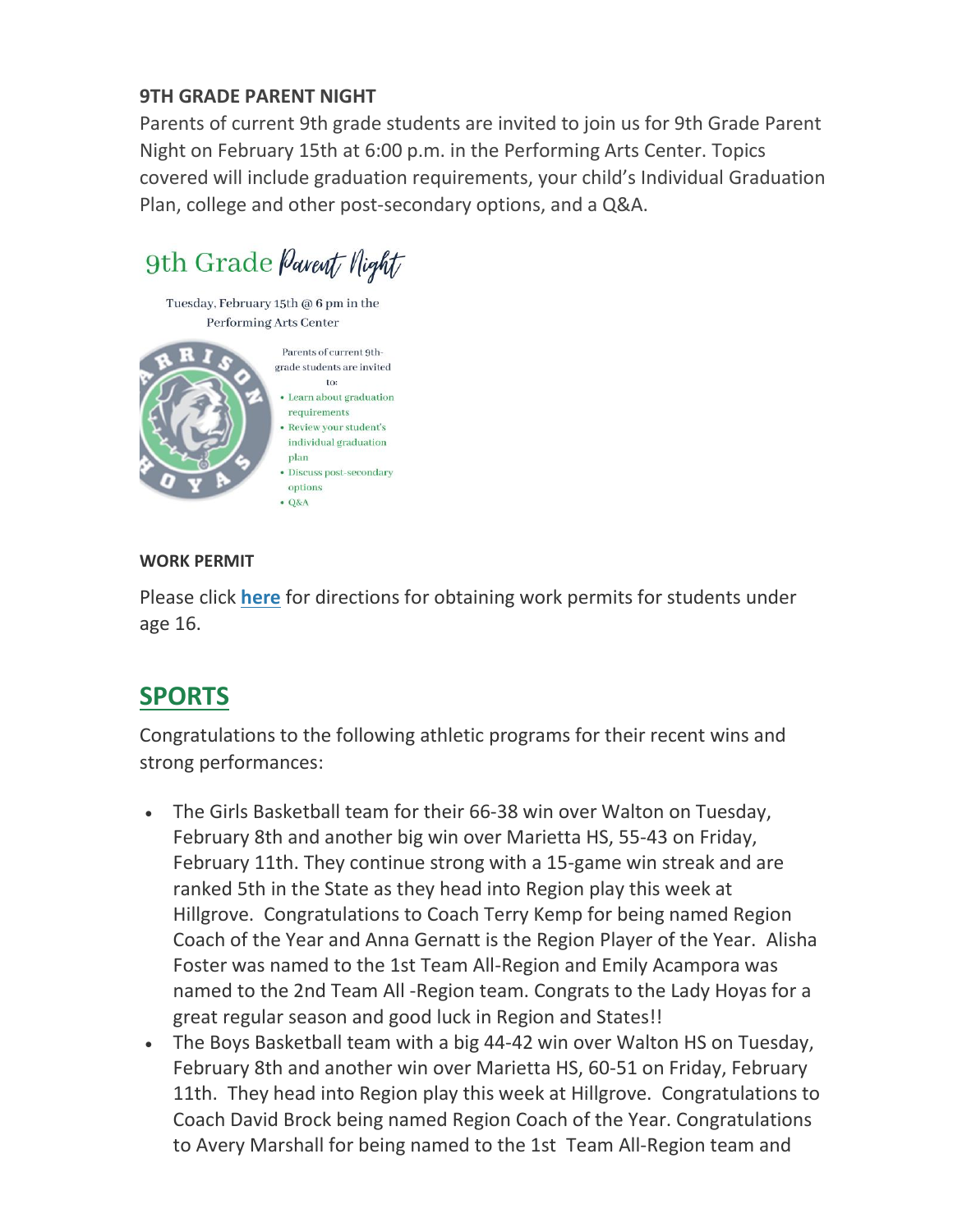Jordan Howe being named 2nd Team All-Region. Good luck to the Hoyas in Region this week!

- Wrestler Landon Jones for finishing in 2nd place at the State Championship in Macon this past weekend.
- Boys Soccer for their 3-0 win over Kennesaw Mountain HS on Friday, February 11th. There were strong individual and team performances in the game.
- Girls Soccer for their 7-1 win over Kennesaw Mountain HS on Friday, February 11th. There were strong individual and team performances in the game.
- Boys Lacrosse for their home opening win against Woodstock 12-4 on Wednesday, February 9th and a huge win over Walton 15-14 on Saturday, February 12th. There were many strong team and individual performances in both games.
- Girls Lacrosse for an undefeated opening week with wins over East Coweta HS 20-2, McEachern HS 14-7 and Walker School 14-11. There were many strong team and individual performances in all 3 games.
- Boys Tennis for beginning their season with wins over Kennesaw Mountain HS 4-1, Allatoona HS 4-1, Carrollton HS 5-0 and North Paulding HS 3- 2. There were strong team and Individual performances in all 4 matches.
- Girls Tennis for their win in the Carrollton Tournament over the weekend.

## **PLEASE FOLLOW**

**[https://twitter.com/hoyaprincipal](http://url503.cobbk12.org/ls/click?upn=Q-2BKaVIKfS2AqG1NntRWXImXNf49-2Fa0XLVWXgC2OaD3eYKqynJ772HQBgX-2BTS9v7Wkg6hDlDEhqY9O5C0xw5u4wzx-2FVT7GJBN4VxchsI9o1gMCPGZqbrCGQbrK9th1DpVNpRZMB-2Befq-2BO0LrpHLPx82AfwiNRrpeNnPC7rNKkbTOIc08xpyNOgPK1fTuSRau29s6Jvr1q5mMKqc2zLUJ2DJvUpLZeptJaXBPC3fCjgZZFEgRcUh4jITkJ-2BpvbV-2BprYLH-2BiiMyEs2jjJUfLvPRgC4K-2BiWJXfBJUt844M-2Fio7yAl-2Bhd8XOPVGZrOl4R4XrvApD-2B8J-2B40OjUt-2FPJha6sfvNvdW6kL-2FcjBLNGB37VXUXiIa2YpN7qFBOC1B4tgW-2BVcrgLKUuI6miauFTSu7XvT2QxrGHH7g1RrBT3sUFNX8g-3DuMME_W-2BfLYUoUwwI1tuGClKRhhPOSepcZIFoXnUIMjiA717kQ1i13BNQTwwJ9cl-2BWArXr6-2FDxoCbNFrRaplJKtN7fZ3CI1-2BfP0IOc1iCmImo8JsuCuSj2bHUiK-2BxLyEeTnbk5OcLT7LFQ-2FuRl0Kx6BfiJnLkVaekD6k7jOdty3mwxHZUZ3YVOEnZJz8dPKnAwd-2FGmWCEKT7rcepisQeTXFOrHxX5K4Uj5rl84-2BQdWV8jSPFMecudMynLSrkwJxbUpXQeOvUc64VnjKCcqRGXQ00OPIQ-3D-3D)**

**[https://twitter.com/hhshoyasports](http://url503.cobbk12.org/ls/click?upn=Q-2BKaVIKfS2AqG1NntRWXImXNf49-2Fa0XLVWXgC2OaD3eYKqynJ772HQBgX-2BTS9v7Wkg6hDlDEhqY9O5C0xw5u4wzx-2FVT7GJBN4VxchsI9o1i4c0-2FQSTK8X5OIWLnbybRI4xXbTuu6dbCMzwTwldDn8Zb-2FmZfrrxPtkzyT2s6fQ0ym-2FV0B09hx6QLoBTXDXATknw1fd1fkehQfqRddnFRm7OiNEli12Ut8iY3ylkOwJEWTUwM1SCPEZqk2U8UAfwWb-2FyqTx7lwUtSHkXcRihmIUp0le2gXMsi1CwH6WOwbQtY7hOaojBlB48oigYOMxgfL4-2BCq6ofT0DyFXygF7lpw3yhW4TL0LtuuUEA4X38B-2BZbNA6fhN-2B6xbcBW0zMy95E-2FXvPJ-2Fbif8WmDRhZCJHffV7n6XBwdmW8vcmqsRJ43l4w-3Dh-BC_W-2BfLYUoUwwI1tuGClKRhhPOSepcZIFoXnUIMjiA717kQ1i13BNQTwwJ9cl-2BWArXr6-2FDxoCbNFrRaplJKtN7fZ3CI1-2BfP0IOc1iCmImo8JsuCuSj2bHUiK-2BxLyEeTnbk5ORohoYWjRz9qYYCTxf009hCgPk-2FnFPiyqM1UcmXxCmHkNmD1wl3cNwwOkaQeMqyK0Uevsb8RuaBtmRtExqGndNRRQ8qRosx4JzfyTyCa-2FztixzaF08OA6Kzx6hcdCLjYb5EXW5SXevoC7cO4tB0ybQ-3D-3D)**



# **Follow us on Social Media!**

@hoyacounselors

**JOIN PTSA**

**[https://www.harrisonptsa.org/](http://url503.cobbk12.org/ls/click?upn=oq5wnnHoD1NAxpT8rNAGXJWwsG5b-2FroT1CF2NF6Yld31lJ8koaDYCo834Pbyx8MiEeO4_W-2BfLYUoUwwI1tuGClKRhhPOSepcZIFoXnUIMjiA717kQ1i13BNQTwwJ9cl-2BWArXr6-2FDxoCbNFrRaplJKtN7fZ3CI1-2BfP0IOc1iCmImo8JsuCuSj2bHUiK-2BxLyEeTnbk5KMeMZBZatTEslRDtt8ujr4ZM1Se8zVbuguftCxcTcjviXTuxxTGL7LDCGEUPSx6TB-2Bk7F0dYHm7JMWm1ONFVEw5lGz8fh0FoO7rfUr2IMh7nUD7e8Kqys-2F2a60iVlh8OUnz3x98xcMaIlK5AWUOuTQ-3D-3D)**